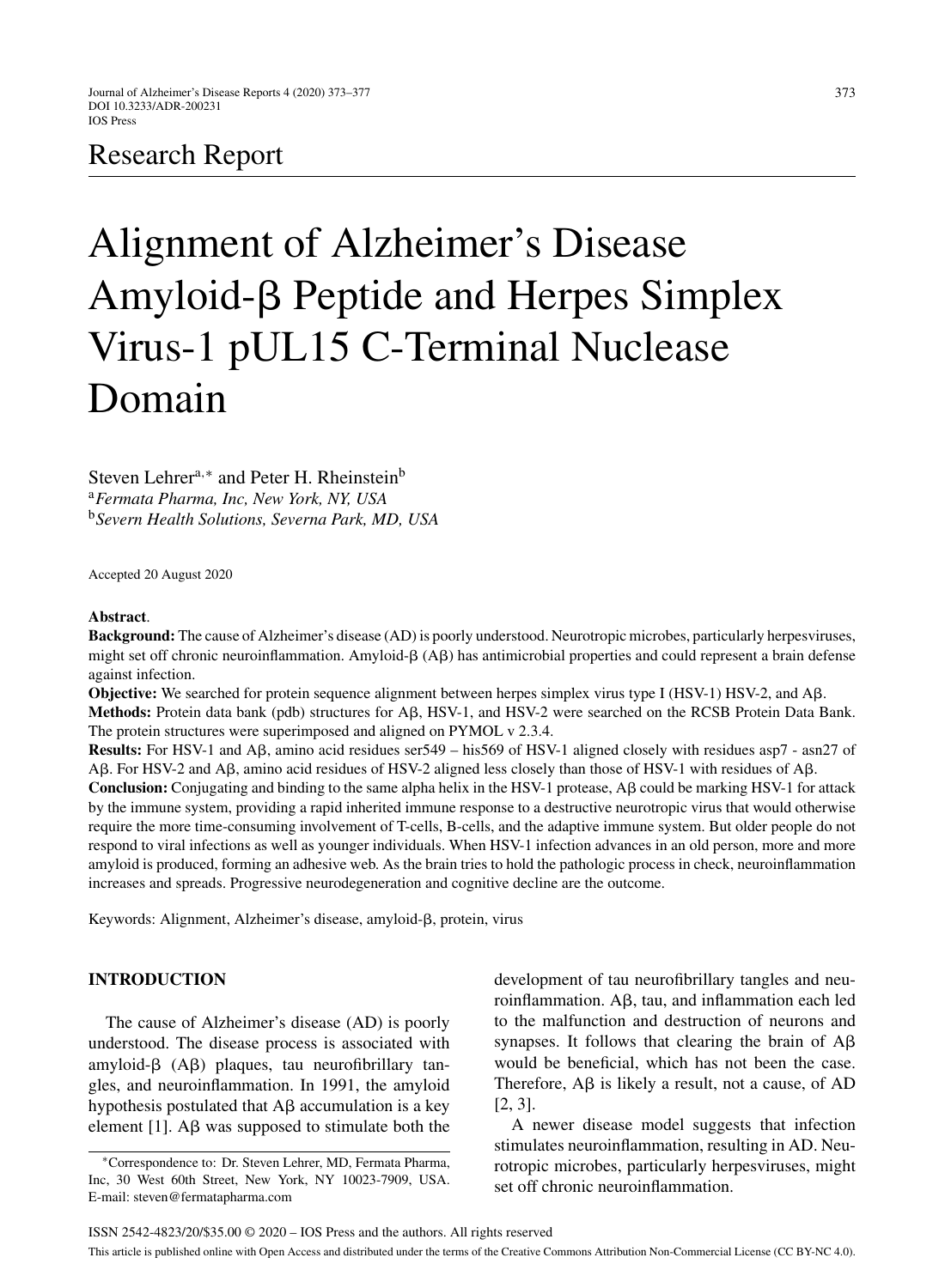Multiple reports link herpes simplex virus type 1 (HSV-1) to AD [4, 5]. DNA of HSV-1 is identified more often in the brains of individuals with AD than in healthy controls; and the viral DNA is especially prominent within  $\overline{AB}$  plaques [6]. In addition, a herpes simplex virus glycoprotein B fragment with homology to  $A\beta$  induces fibril formation and is neurotoxic, suggesting a possible role for this infectious agent in the pathophysiology of sporadic cases of AD [7].

A $\beta$  has antimicrobial properties [8] and could represent a brain defense against infection [9]. To evaluate this possibility, we searched for protein sequence alignment between HSV-1 and  $A\beta$ .

## **METHODS**

Protein data bank (pdb) entries were searched on the RCSB Protein Data Bank. We identified three that allowed us to examine the relationship of  $\overline{AB}$  to HSV-1, and HSV-2.

- 1IYT (Fig. 1A). Solution structure of the AD Aß peptide, Method: solution NMR, Deposited: 2002-09-06 Released: 2003-02-11 [10].
- 4IOX (Fig. 1B). The structure of the herpes simplex virus (HSV-1) DNA-packaging motor pUL15 C-terminal nuclease domain, Method: X-Ray diffraction, Resolution:  $2.46 \text{ Å}$ , deposited: 2013-01-08 released: 2013-05-01 [11]. pUL15C, the C-terminal nuclease domain, is required for herpesvirus genome processing and packaging. pUL15 and its homologues are highly conserved and have attracted considerable interest as drug targets [12].
- 1AT3 (Fig. 3A, B). Herpes simplex virus (HSV-2) protease. Method: X-Ray diffraction, Resolution:  $2.50 \text{ Å}$ , deposited: 1997-08-16, released: 1998-10-14 [13].

The protein structures were superimposed and aligned on Pymol v 2.3.4. Pymol is an open source molecular visualization system. Pymol can produce high-quality 3D images of small molecules and biological macromolecules, such as proteins.

We utilized the Pymol *super* command, which super aligns two protein selections. *Super* does a sequence-independent structure-based dynamic programming alignment (unlike the *align* command) followed by a series of refinement cycles intended to improve the fit by eliminating pairing with high



Fig. 1. A) Structure of the herpes simplex virus (HSV-1) DNApackaging motor pUL15 C-terminal nuclease domain. Arrow points to alpha helix that aligns with  $A\beta$ -peptide. B) Solution structure of the Alzheimer's disease Aβ-peptide. Arrow points to alpha helix that aligns with HSV-1.

relative variability. The super command is more reliable than the align command for proteins with low sequence similarity.

To evaluate conservation and alignment of the  $A\beta$ genome across species, we used BLAT, the Blast-Like Alignment Tool of the UCSC Genome Browser [14]. BLAT can align a user sequence of 25 bases or more to the genome. Because some level of mismatch is tolerated, cross-species alignments may be performed provided the species have not diverged too far from each other; this capability allowed comparison of the Mouse Mammary Tumor Virus genome to the human genome [15]. BLAT calculates a percent identity score to indicate differences between sequences without a perfect match (i.e., without 100% identity). The differences include mismatches and gaps [16].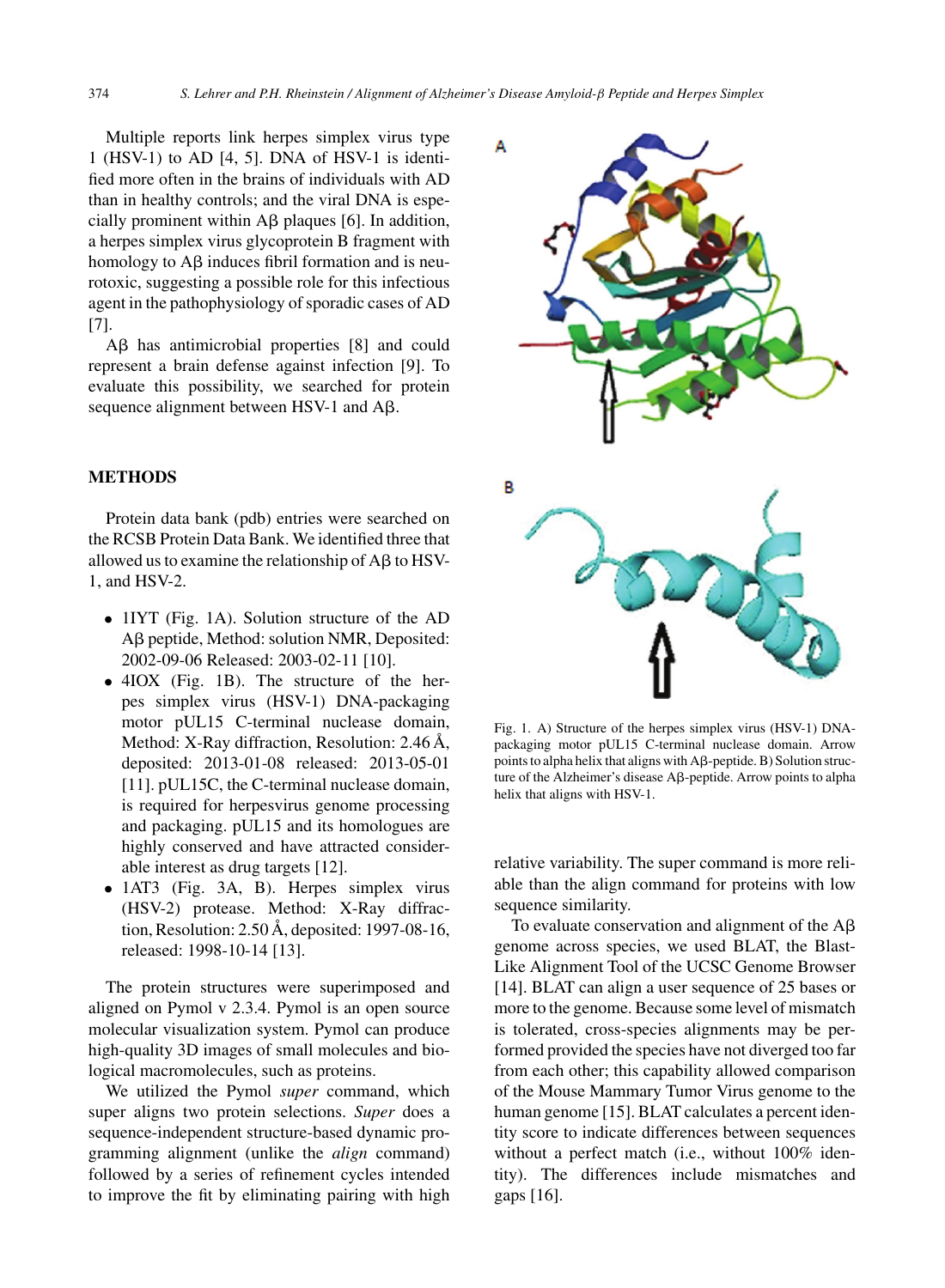### **RESULTS**

For HSV-1 and  $A\beta$ , Pymol performed 6 cycles of calculations on 124 aligned atoms, final root mean square deviation of atomic positions  $(RMSD) = 0.937\text{\AA}$  for 94 atoms (Table 1). Amino acid residues ser549 – his569 of the HSV-1 protease

#### Table 1

Pymol alignment cycles and RMSD (root mean square deviation of atomic positions) score for HSV-1 and  $\mathbf{A}\boldsymbol{\beta}$ . The root-meansquare deviation of atomic positions is the measure of the average distance  $(\hat{A})$  between the atoms of superimposed proteins. The RMSD (0.937Å) indicates good alignment of the  $A\beta$  and HSV-1 residues

| MatchAlign: aligning residues (864 versus 42)                    |
|------------------------------------------------------------------|
| MatchAlign: score 77.391                                         |
| Executive Align: 124 atoms aligned.                              |
| ExecutiveRMS: 9 atoms rejected during cycle 1 $(RMSD = 2.08)$ .  |
| ExecutiveRMS: 8 atoms rejected during cycle 2 (RMSD = $1.63$ ).  |
| Executive RMS: 6 atoms rejected during cycle $3$ (RMSD = 1.32).  |
| ExecutiveRMS: 5 atoms rejected during cycle 4 ( $RMSD = 1.12$ ). |
| ExecutiveRMS: 2 atoms rejected during cycle 5 ( $RMSD = 0.97$ ). |
| Executive: $RMSD = 0.937\text{\AA}$ (94 to 94 atoms)             |



Fig. 2.  $HSV-1$  aligned with A $\beta$ . A) Arrow points to closely aligned  $(RMSD = 0.937\text{\AA})$  alpha helices of HSV-1 (green) and A $\beta$  (blue).  $B$ ) Closeup of aligned alpha helices of HSV-1 and A $\beta$ .



Fig. 3. A) HSV-2 aligned with A $\beta$ . Amino acid residues of HSV-2 aligned less closely (RMSD =  $2.67\text{\AA}$ ) than those of HSV-1 with residues of  $A\beta$ . B) Closeup of aligned alpha helices of HSV-2 and  $A\beta$ .

aligned closely with residues asp7 - asn27 of  $A\beta$ (Fig. 2A, B).

For HSV-2 and  $A\beta$ , Pymol performed 6 cycles of calculations on 124 aligned atoms, final  $RMSD = 2.67\text{\AA}$  for 94 atoms. Amino acid residues of HSV-2 aligned less closely than those of HSV-1 with residues of  $A\beta$  (Fig. 3A, B).

Results of the cross-species comparison of  $A\beta$  are shown in Fig. 4. There is a high degree of alignment and conservation of human  $\text{A}\beta$  (chr 21q21.3) in  $A\beta$  of the rhesus monkey and 27 other primates, but much less alignment and conservation in the mouse, dog, and elephant, even less in the chicken, western clawed frog (Xenopus tropicalis), zebrafish, and lamprey. The rhesus macaque diverged from ancestors of Homo sapiens about 25 million years ago [17].

#### **DISCUSSION**

 $A\beta$  is an ancient neuropeptide expressed in vertebrates. Many vertebrate species share the human  $A\beta$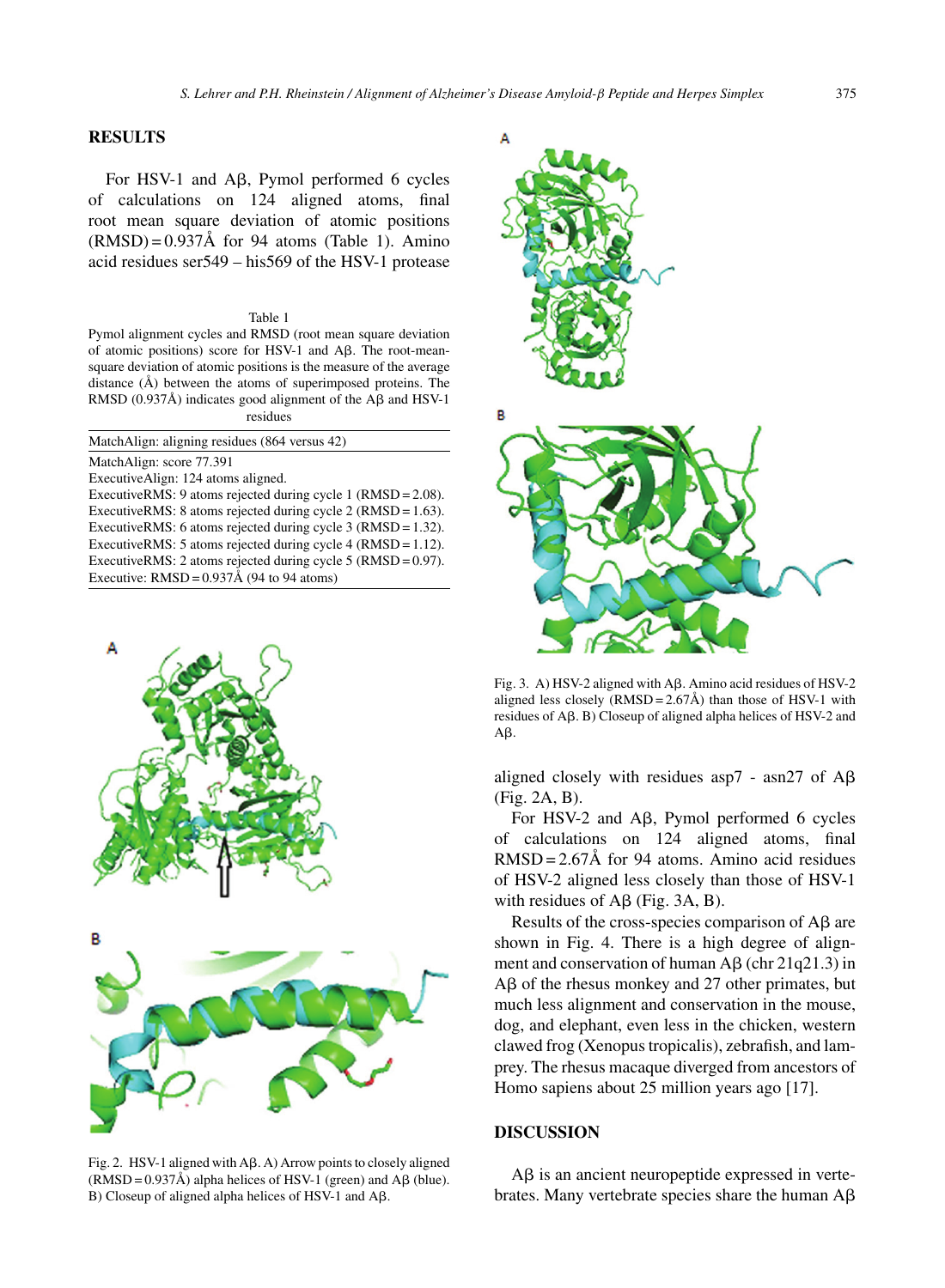

Fig. 4. Alignment of 42 amino acid residue human A $\beta$  across species in the UCSC genome browser. There is a high degree of alignment and conservation of human  $\beta$  (chr 21q21.3) in  $\beta$  of the rhesus monkey (solid black horizontal line) and 27 other primates, but much less alignment and conservation in the mouse, dog, and elephant, even less in the chicken, western clawed frog (Xenopus tropicalis), zebrafish, and lamprey. The high degree of conservation of  $\mathbf{A}\mathbf{\beta}$  in primates suggests that  $\mathbf{A}\mathbf{\beta}$  is important for survival.

sequence (Fig. 4), which has been highly conserved over millions of years and therefore must be important for survival [18]. The antimicrobial properties of  $\text{A}\beta$  could be one of the reasons for  $\text{A}\beta$  conservation.  $In vivo, A\beta$  may behave like ubiquitin, and some studies have suggested that a relationship between  $A\beta$  and ubiquitin that may be involved in AD [19].

Ubiquitin is a small (8.6 kDa) regulatory protein present in most tissues of eukaryotic organisms, that is, it occurs ubiquitously [20]. The conjugation and binding of ubiquitin to a substrate protein is called ubiquitination. Ubiquitination affects proteins in many ways; one is especially important: Ubiquitin can mark a protein for degradation by the proteasome, a protein complex which destroys unneeded or damaged proteins by proteolysis, breaking peptide bonds [21].

Similarly, conjugating and binding to an alpha helix in the HSV-1 protease,  $\text{A}\beta$  could be marking HSV-1 for attack by the immune system.  $\text{A}\beta$  could evoke a rapid immune response to a destructive neurotropic virus that would otherwise require the more time-consuming involvement of T-cells, B-cells, and the adaptive immune system.

A weakness in our hypothesis is that HSV-1 is an enveloped virus. If  $A\beta$  behaves as an immunoglobulin/opsonin (ubiquitin) for phagocytic cells, the virus envelope should be destroyed first. But  $A\beta$  could have a dual action: 1) interacting with the membrane and destroying it, probably by pore formation, as many studies suggest [22–25], and then 2) acting as an immunoglobulin/opsonin (ubiquitin) for phagocytic cells.

 $\text{A}\beta$  did not align as well with HSV-2 as with HSV-1. This finding may be related to other studies indicating a closer HSV-1 than HSV-2 association with AD. Few studies suggest an HSV-2 AD link.

Older people do not handle viral infections as well as younger individuals. A common denominator of age-associated frailty is increased baseline inflammation, called inflammaging, that is present in older individuals. Recent studies have shown that the presence of excessive inflammation can inhibit immunity in both animals and humans, increasing the morbidity and mortality of viral infections [26].

As HSV-1 infection advances in an old person, more and more amyloid is produced, forming an adhesive web, as the brain tries to hold the pathologic process in check. Meanwhile, neuroinflammation increases and spreads. Progressive neurodegeneration and cognitive decline are the outcome.

# **CONFLICT OF INTEREST**

The authors have no conflict of interest to report.

#### **REFERENCES**

- [1] Hardy J, Allsop D (1991) Amyloid deposition as the central event in the aetiology of Alzheimer's disease. *Trends Pharmacol Sci* **12**, 383-388.
- [2] Castellani RJ, Lee HG, Zhu X, Perry G, Smith MA (2008) Alzheimer disease pathology as a host response. *J Neuropathol Exp Neurol* **67**, 523-531.
- [3] Castellani RJ, Perry G (2014) The complexities of the pathology-pathogenesis relationship in Alzheimer disease. *Biochem Pharmacol* **88**, 671-676.
- [4] Itzhaki RF (2018) Corroboration of a major role for herpes simplex virus type 1 in Alzheimer's disease. *Front Aging Neurosci* **10**, 324.
- [5] Mancuso R, Sicurella M, Agostini S, Marconi P, Clerici M (2019) Herpes simplex virus type 1 and Alzheimer's disease: